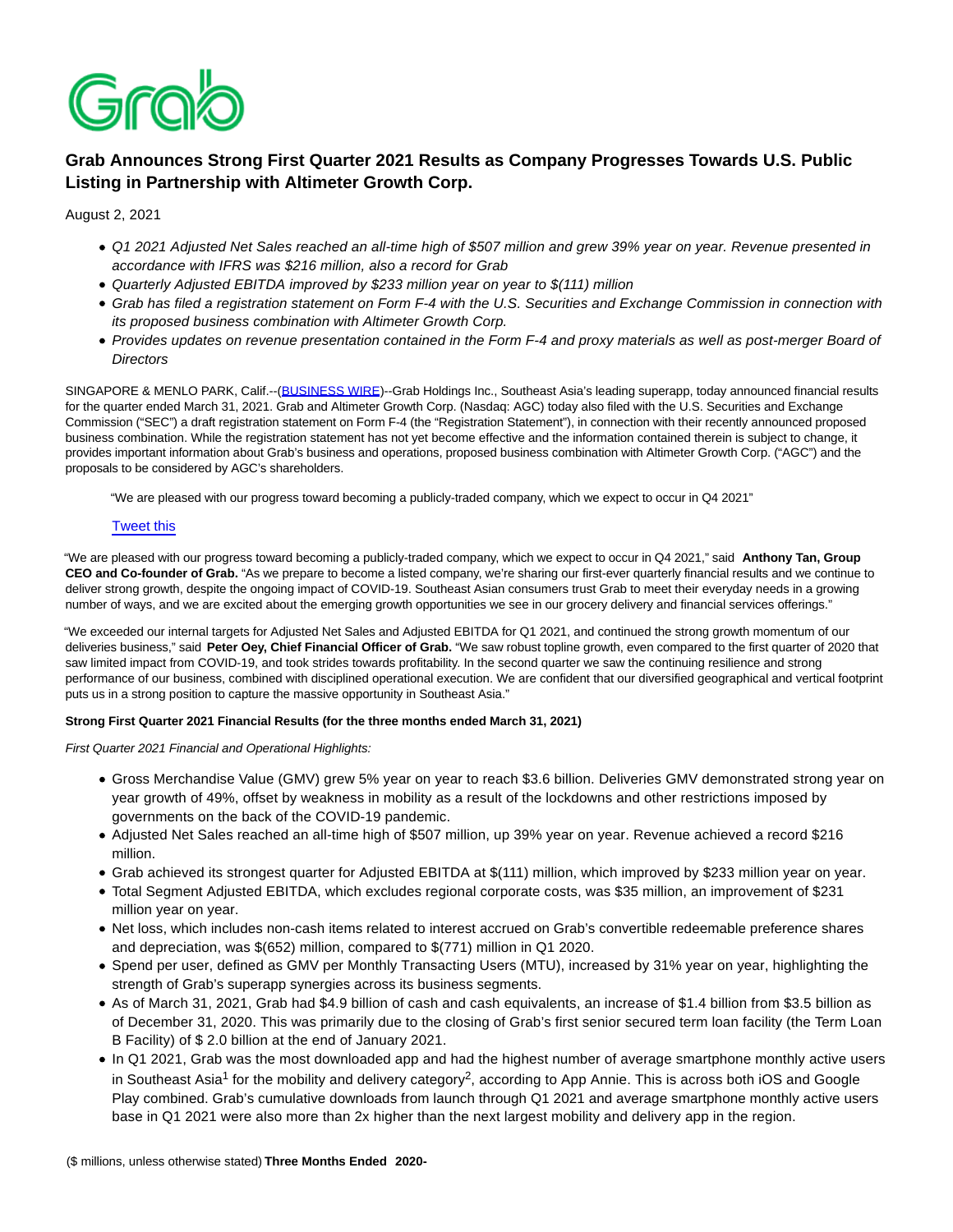|                                                 | March 31,               |        | 2021 %<br>Change |   |
|-------------------------------------------------|-------------------------|--------|------------------|---|
|                                                 | 2021                    | 2020   |                  |   |
|                                                 | (unaudited) (unaudited) |        |                  |   |
| GMV <sup>(1)</sup>                              | 3,644                   | 3,464  | 5                | % |
| $MTU(2)$ (millions of users)                    | 23.8                    | 29.7   | (20)%            |   |
| GMV per MTU (\$)                                | 153                     | 117    | 31               | % |
| Gross Billings <sup>(3)</sup>                   | 541                     | 451    | 20 %             |   |
| Adjusted Net Sales <sup>(4)</sup>               | 507                     | 367    | 39 %             |   |
| Revenue                                         | 216                     | 1      | $NM^3$           |   |
| Total Segment Adjusted EBITDA <sup>(5)</sup> 35 |                         | (196)  | $)$ NM           |   |
| Adjusted EBITDA <sup>(6)</sup>                  | (111)                   | (344)  | 68               | % |
| Net loss                                        | (652)                   | ) (771 | ) 15             | % |

See "Unaudited Financial Information and Non-IFRS measures" sections herein for an explanation of non-IFRS measures used throughout this release

# **Deliveries**

- Grab continued to see strong growth in deliveries during Q1 2021, generating GMV of \$1.7 billion, representing an improvement of 49% from GMV of \$1.1 billion in Q1 2020, driven by increases in both the number of transactions and order value as it witnessed a strong upsurge in new MTUs coming onto the deliveries segment over the past year.
- Adjusted Net Sales for deliveries was \$293 million, up \$144 million and 96% year on year, while Revenue was \$53 million, a \$152 million increase year on year.
- Deliveries Adjusted EBITDA of \$(4) million was up \$147 million year on year.
- Grab continued to scale GrabMart, an everyday goods delivery offering that has expanded across Grab's 8 Southeast Asian markets. GrabMart's GMV for Q1 2021 increased by 21% quarter on quarter compared to Q4 2020, and was 36x higher compared to Q1 2020.

# **Mobility**

- Due to the ongoing impact of the COVID-19 pandemic and the lockdowns and restrictions imposed in Grab's various markets, mobility GMV in Q1 2021 represented approximately 64% of Q1 2020 levels.
- Mobility Adjusted Net Sales was \$167 million, a 14% year on year decline, while Revenue increased by 18% year on year to \$145 million.
- Mobility Adjusted EBITDA was \$115 million, an increase of \$34 million, or 42%, year on year, and Grab continues to be Segment Adjusted EBITDA positive in all of its core markets.
- Grab anticipates that the demand for mobility services will continue to experience volatility as resurgence in COVID-19 cases have impacted its markets, leading to renewed restrictions.

# **Financial Services**

- In Q1 2021, Grab's financial services segment achieved its highest quarterly Total Payments Volume (Pre-InterCo)<sup>4</sup>, demonstrating year on year growth of 18%, supported by strength in payments generated from both on-Grab platform and off-Grab platform use cases. This was in spite of COVID-19 impacting Grab's mobility segment and footfall to physical stores.
- Financial services saw Adjusted Net Sales increase by 31% year on year to \$23 million, while Revenue increased by \$29 million year on year to \$8 million.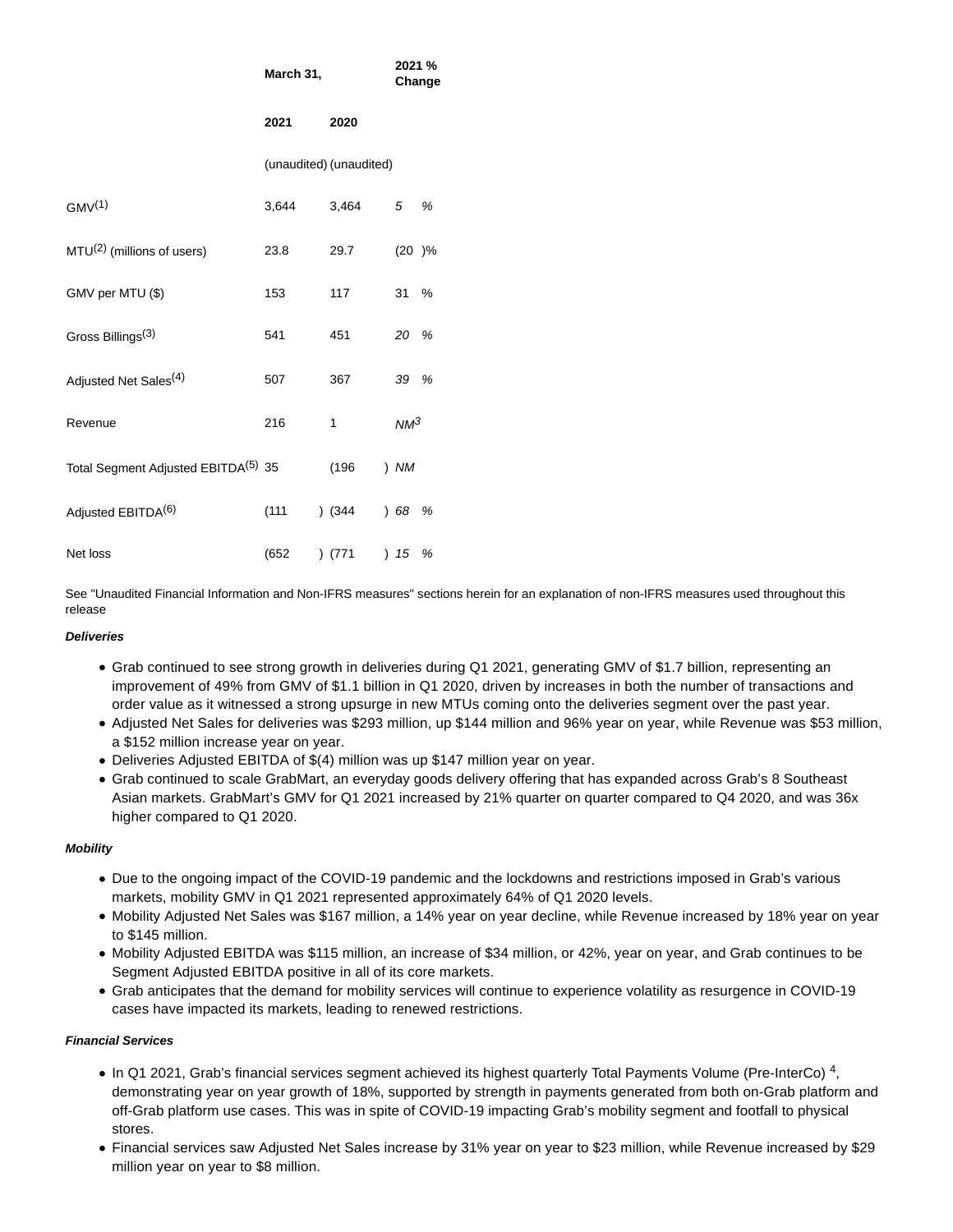- Financial services Adjusted EBITDA improved by \$39 million year on year to \$(78) million.
- Loan disbursals via the on-Grab platform increased by over 45% year on year as Grab continued to improve credit scoring models and launched new lending products in Q1 2021.
- Insurance offerings demonstrated strong growth and gross written premiums more than tripled year on year as mobilityrelated product sales increased.

### **Enterprise and new initiatives**

- Grab saw strong year-on-year growth in enterprise and new initiatives in Q1 2021, with GMV growing more than 3.5x to reach \$26 million.
- Adjusted Net Sales for enterprise and new initiatives improved 388% year on year to \$25 million, while Revenue was \$10 million in Q1 2021.
- Enterprise and new initiatives Adjusted EBITDA also turned positive to \$2 million.

As of March 31, 2021, Grab had \$4.9 billion of cash and cash equivalents, an increase of \$1.4 billion from \$3.5 billion as of December 31, 2020. Total outstanding debt as of March 31, 2021 was \$2.1 billion, a \$1.9 billion increase from the \$212 million balance as of December 31, 2020, primarily due to the closing of its Term Loan B Facility in January 2021 of \$2.0 billion.

# **Category Leadership and Market Opportunity Supports Long-Term Growth Trajectory**

Euromonitor conducted research to quantify the market opportunity in Southeast Asia and determine category share across Grab's three core verticals: deliveries, mobility and financial services. Based on Euromonitor's independent analysis, Grab was the category leader in 2020 by GMV in online food delivery and ride-hailing, and by TPV in the e-wallet segment of financial services in Southeast Asia<sup>1</sup>.

With Grab's scale and category leadership, Grab continues to be well-positioned to capture a total addressable market that is estimated to grow from approximately \$52 billion today to more than \$130 billion by 2025 across online food delivery, ride-hailing and e-wallet, according to Euromonitor.

"We're pleased by the team's execution and the growth and resilience of Grab's diversified business model in Q1," said **Brad Gerstner, founder & CEO of Altimeter Capital**. "Altimeter is thrilled to support Grab as a long-term partner in their journey to become a public company, so they can continue to meet the needs of millions of people in Southeast Asia."

#### **Euromonitor estimated regional category share in 2020**

| Segment                 | Grab | Next closest<br>competitor | Grab's share relative<br>to next largest<br>competitor |
|-------------------------|------|----------------------------|--------------------------------------------------------|
| Online food<br>delivery | 50%  | 20%                        | 2.5X                                                   |
| Ride hailing 72%        |      | 15%                        | 4.8X                                                   |
| E-wallet                | 23%  | 14%                        | 1.6X                                                   |

Source: Euromonitor International estimates from desk research and trade interviews with leading market players and relevant industry stakeholders in the prepared meal, ride hailing and e-wallet sectors

More detail on Euromonitor's analysis is available in Grab's F-4 filing.

#### **Update on Revenue Presentation**

"Adjusted Net Revenue" has been renamed "Adjusted Net Sales", with no material change to the definition or historical data presented to PIPE investors in April 2021. Adjusted Net Sales is a non-IFRS metric. Adjusted Net Sales is a key measure used by Grab's management to evaluate top-line performance, normalized for excess driver, merchant<sup>5</sup> and consumer incentives<sup>6</sup>, which are expected to continue to decline over time as Grab's business matures. Accordingly, Grab believes that Adjusted Net Sales is useful to investors and others in understanding and evaluating the company's top-line results in the same manner as Grab's management team and board of directors.

Through a consultation process with the SEC ahead of the F-4 filing, Grab has received certain guidance that has been reflected in our F-4 filing. An alternate accounting judgment has been made that consumers should also be recognized as Grab's customers for accounting purposes. As such, under IFRS accounting principles, consumer incentives are now recognized as a contra revenue item rather than a marketing expense, as Grab previously reported. This is a change in presentation, with reported revenues now reduced by consumer incentives, along with driver- and merchantpartner incentives. There is no impact from this change on historical GMV, Gross Billings, Adjusted Net Sales, Adjusted EBITDA, balance sheet, or cash flow.

# **Update on Post-Merger Board of Directors**

Grab also provided an update on its post-merger Board of Directors, which is expected to initially consist of six directors, four of which are expected to be independent. Following the consummation of the Business Combination, Rich Barton, Dara Khosrowshahi, Ng Shin Ein, Oliver Jay, Anthony Tan, and Hooi Ling Tan, are expected to become directors of Grab.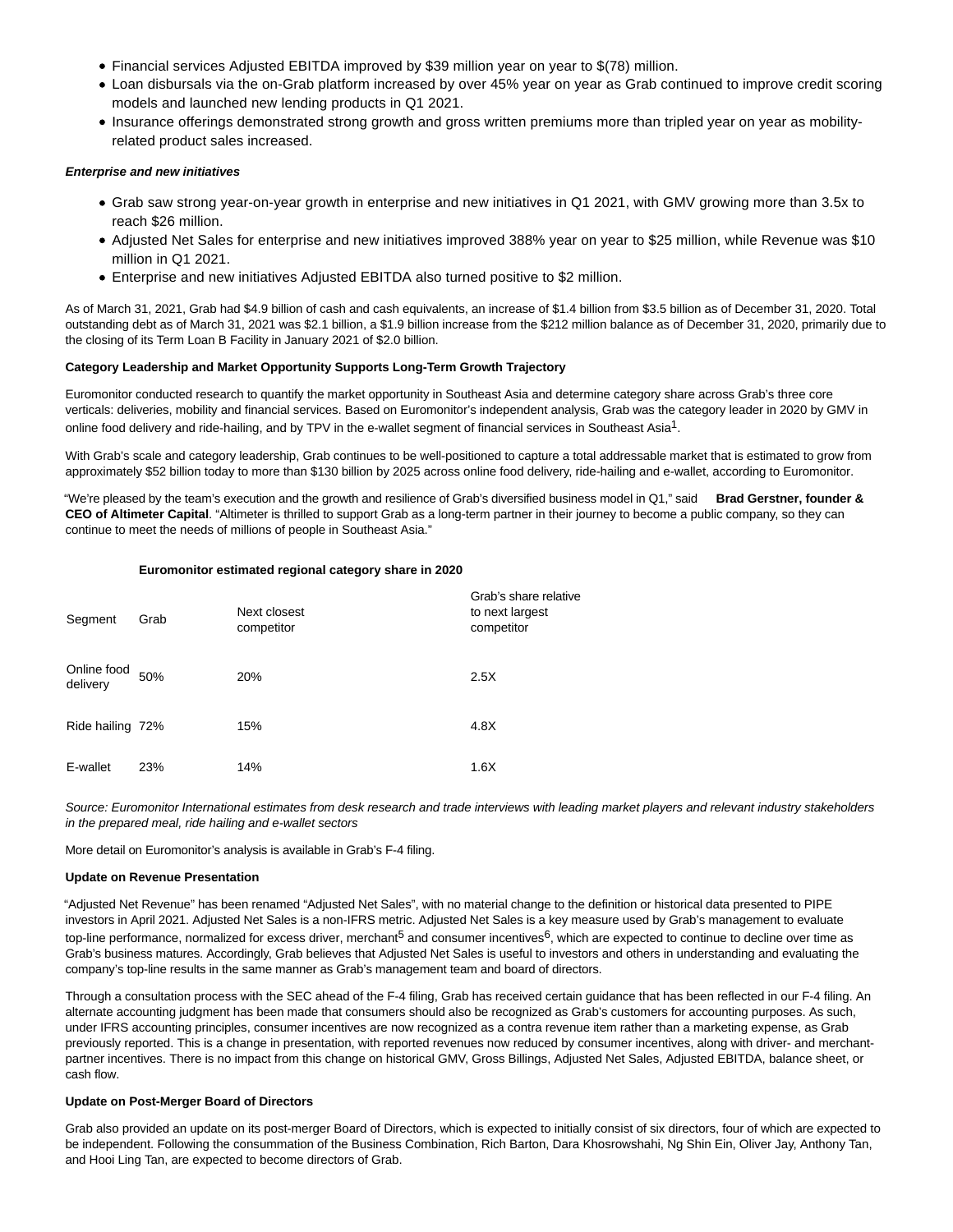Grab co-founder Hooi Ling Tan and Rich Barton will be new additions to Grab's board of directors. Barton is the co-founder and CEO of Zillow Group, Inc. He returned as CEO in 2019 after previously serving as CEO from the company's inception in 2005 through 2010. Prior to co-founding Zillow, he founded Expedia and later co-founded Glassdoor. Barton currently serves on the board of directors of AGC, and also serves on the board of directors of Netflix, Inc. and Qurate Retail, Inc.

Anthony Tan, Dara Khosrowshahi, Ng Shin Ein and Oliver Jay currently serve on Grab's board of directors. Khosrowshahi has been Chief Executive Officer of Uber since September 2017 and previously served as President and Chief Executive Officer of Expedia, Inc. Ng currently serves on the board of directors for StarHub Limited, CSE Global Limited, and Avarga Limited. Jay is the Chief Revenue Officer at Asana and previously worked at Dropbox as the Head of Asia Pacific and Latin America.

### **Update on Grab's COVID-19 Response**

Grab continues to engage with governments in Southeast Asia to help combat COVID-19 and mitigate its effects. This includes efforts to increase vaccination rates, help partners weather continued impact from COVID-19, and utilizing technology and other initiatives to support small business digitalization.

Some key highlights are as below:

- In Indonesia, Grab has collaborated with Good Doctor to support the Ministry of Health's national vaccination efforts by setting up vaccination centers across 54 cities and regencies, facilitating vaccinations for over 140,000 driver-partners and members of the public.
- Grab similarly set up and funded the administration of vaccines to thousands of Grab driver-partners in the Philippines with support from the national vaccine program.
- In total, Grab has allocated up to \$20 million in cash from the GrabForGood Fund to subsidize the cost of COVID-19 vaccines and help with vaccine administration for eligible driver- and merchant-partners who are not covered by a national vaccination program.
- Grab also launched GrabConnect in Vietnam to utilize technology along with Grab's extensive network and ecosystem to connect farmers with consumers through a safe, fast and convenient delivery process.
- In view of the Phase 2 Heightened Alert restrictions in Singapore, Grab launched new support programs including enhanced earnings protection for driver-partners affected by COVID-19, full commission rebates for hawkers in partnership with Enterprise Singapore, and rental rebates for eligible driver-partners who are renting their vehicles from GrabRentals.
- In Malaysia, Grab introduced the GrabFood Small Business Programme to help small businesses adapt to the growing demand for delivery services. This includes "Grab Online Shop", a solution to help small businesses set up their own branded website as an additional sales channel.
- In Thailand, Grab is creating access to approximately 2.8 billion Thai baht (approximately \$85 million) in working capital for local small and medium businesses through the Grab Financial Group. This will enable more than 18,000 merchantpartners to potentially access working capital from Q3 2021 onwards.

In June 2021, Grab also released its *first ESG report* outlining the company's progress to support socioeconomic empowerment and sustainable growth in Southeast Asia.

#### **Investor Webcast**

Grab's management will host an investor webcast via Zoom to present its first quarter 2021 financial results.

Call Details:

Date: Monday, August 2, 2021 Time: 8:00 a.m. U.S. Eastern Time / 8:00 p.m. Singapore Time

Please register at the link below and webcast details will be provided to the email address provided.

Registration Link: [https://grab.zoom.us/webinar/register/WN\\_EePA-bXRT6CN\\_2WQvQu9pA](https://cts.businesswire.com/ct/CT?id=smartlink&url=https%3A%2F%2Fgrab.zoom.us%2Fwebinar%2Fregister%2FWN_EePA-bXRT6CN_2WQvQu9pA&esheet=52469681&newsitemid=20210802005340&lan=en-US&anchor=https%3A%2F%2Fgrab.zoom.us%2Fwebinar%2Fregister%2FWN_EePA-bXRT6CN_2WQvQu9pA&index=2&md5=960a62c9c4278093a902e457b165765a)

A replay of the webcast will be available at the Company's investor relations website [\(www.grab.com/investors\)](https://cts.businesswire.com/ct/CT?id=smartlink&url=http%3A%2F%2Fwww.grab.com%2Finvestors&esheet=52469681&newsitemid=20210802005340&lan=en-US&anchor=www.grab.com%2Finvestors&index=3&md5=7a423efc380ec7275765e768453b3314)

#### **About Grab**

Grab is Southeast Asia's leading superapp based on GMV in 2020 in each of food deliveries, mobility and the e-wallets segment of financial services, according to Euromonitor. Grab operates across the deliveries, mobility and digital financial services sectors in over 400 cities in eight countries in the Southeast Asia region - Cambodia, Indonesia, Malaysia, Myanmar, the Philippines, Singapore, Thailand and Vietnam. Grab enables millions of people each day to access its driver- and merchant-partners to order food or groceries, send packages, hail a ride or taxi, pay for online purchases or access services such as lending, insurance, wealth management and telemedicine, all through a single "everyday everything" app. Grab was founded in 2012 with the mission to drive Southeast Asia forward by creating economic empowerment for everyone, and since then, the Grab app has been downloaded onto millions of mobile devices. Grab strives to serve a double bottom line: to simultaneously deliver financial performance for its shareholders and a positive social impact in Southeast Asia.

#### **About Altimeter**

Altimeter Capital Management, LP is a leading technology-focused investment firm built by founders for founders with over \$15 billion in assets under management. Altimeter's mission is to help visionary entrepreneurs build iconic companies, disrupt markets and improve lives through all stages of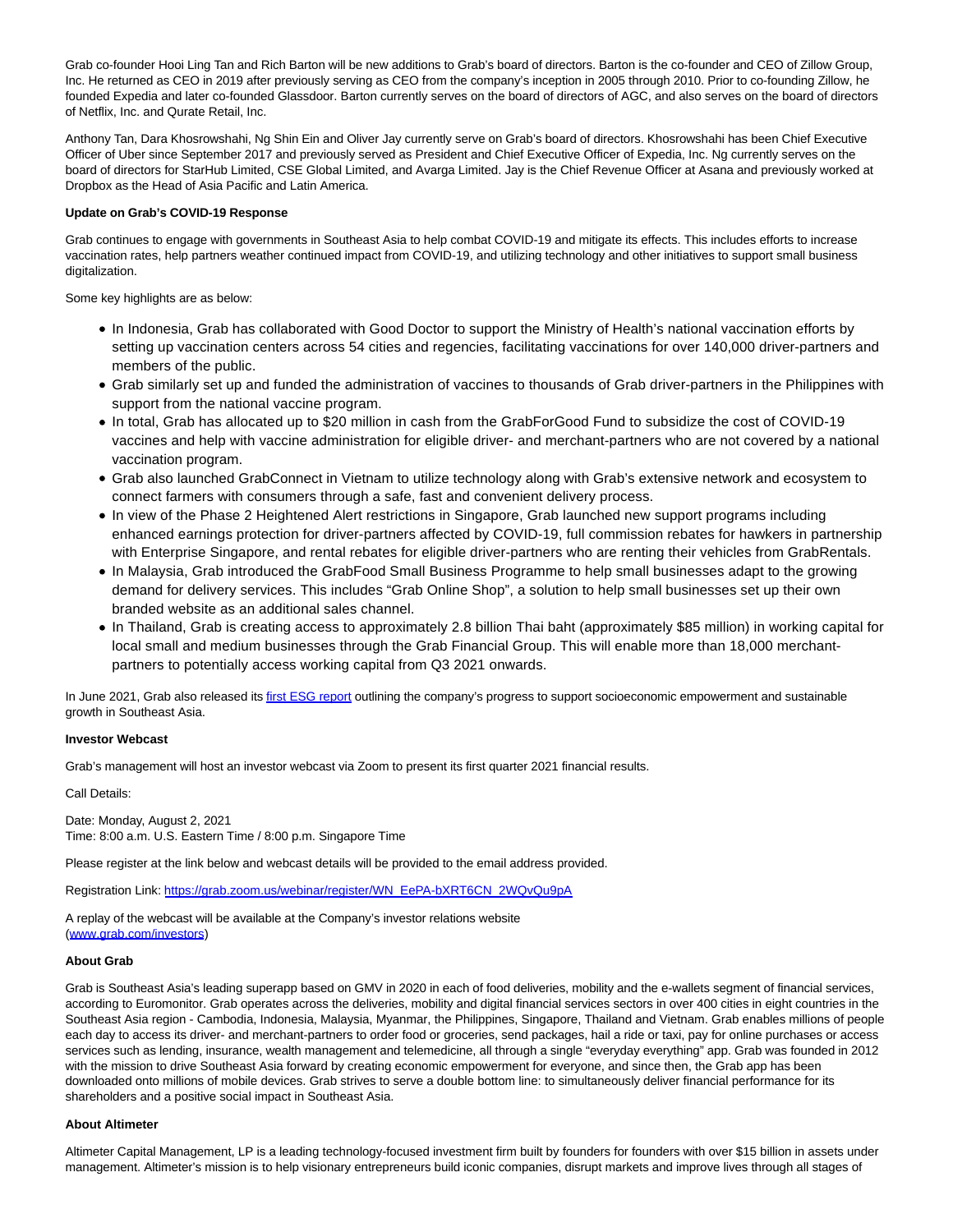growth. Altimeter manages a variety of venture and public funds and serves as an expert long-term partner to companies as they enter the public markets.

### **Forward-Looking Statements**

This document and the announced investor webcast may include "forward-looking statements" within the meaning of the federal securities laws with respect to the proposed transaction between Grab Holdings Inc. ("Grab"), Grab Holdings Limited ("GHL") and AGC and regarding Grab's future business expectations which involve risks and uncertainties. All statements other than statements of historical fact contained in this document and the investor webcast, including, but not limited to, statements as to future results of operations and financial position, planned products and services, business strategy and plans, objectives of management for future operations of Grab, market size and growth opportunities, competitive position, technological and market trends and the potential benefits and expectations related to the terms and timing of the proposed transactions, are forwardlooking statements. Some of these forward-looking statements can be identified by the use of forward-looking words, including "anticipate," "expect," "suggests," "plan," "believe," "intend," "estimates," "targets," "projects," "should," "could," "would," "may," "will," "forecast" or other similar expressions. All forward-looking statements are based upon estimates and forecasts and reflect the views, assumptions, expectations, and opinions of AGC and Grab, which are all subject to change due to various factors including, without limitation, changes in general economic conditions as a result of COVID-19. Any such estimates, assumptions, expectations, forecasts, views or opinions, whether or not identified in this document, should be regarded as indicative, preliminary and for illustrative purposes only and should not be relied upon as being necessarily indicative of future results. The forward-looking statements contained in this document and the investor webcast are subject to a number of factors, risks and uncertainties, some of which are not currently known to Grab or AGC. You should carefully consider the foregoing factors and the other risks and uncertainties described in the "Risk Factors" section of GHL's registration statement on Form F-4, the proxy statement/ prospectus therein, AGC's Quarterly Report on Form 10-Q and other documents filed by GHL or AGC from time to time with the U.S. Securities and Exchange Commission (the "SEC").

These filings identify and address other important risks and uncertainties that could cause actual events and results to differ materially from those contained in the forward-looking statements. In addition, there may be additional risks that neither AGC nor Grab presently know, or that AGC or Grab currently believe are immaterial, that could also cause actual results to differ from those contained in the forward-looking statements. Forward-looking statements reflect AGC's and Grab's expectations, plans, projections or forecasts of future events and view. If any of the risks materialize or AGC's or Grab's assumptions prove incorrect, actual results could differ materially from the results implied by these forward-looking statements.

Forward-looking statements speak only as of the date they are made. AGC and Grab anticipate that subsequent events and developments may cause their assessments to change. However, while GHL, AGC and Grab may elect to update these forward-looking statements at some point in the future, GHL, AGC and Grab specifically disclaim any obligation to do so, except as required by law. The inclusion of any statement in this document or the investor webcast does not constitute an admission by Grab nor AGC or any other person that the events or circumstances described in such statement are material. These forward-looking statements should not be relied upon as representing AGC's or Grab's assessments as of any date subsequent to the date of this document. Accordingly, undue reliance should not be placed upon the forward-looking statements.

#### **Unaudited Financial Information and Non-IFRS Financial Measures**

Grab's unaudited selected financial data for the three months ended March 31, 2021 and 2020 included in this document and the investor webcast is based on financial data derived from the Grab's management accounts that have not been reviewed or audited and are subject to further review and updates.

This document and the investor webcast also include references to non-IFRS financial measures, which include: Gross Billings, Adjusted Net Sales, Adjusted EBITDA, Total Segment Adjusted EBITDA and Segment Adjusted EBITDA. However, the presentation of these non-IFRS financial measures is not intended to be considered in isolation from, or as an alternative to, financial measures determined in accordance with IFRS. In addition, these non-IFRS financial measures may differ from non-IFRS financial measures with comparable names used by other companies.

Grab uses these non-IFRS financial measures for financial and operational decision-making and as a means to evaluate period-to-period comparisons, and Grab's management believes that these non-IFRS financial measures provide meaningful supplemental information regarding the its performance by excluding certain items that may not be indicative of its recurring core business operating results. For example, Grab's management uses: (i) Gross Billings as an indicator of Grab's growth and business performance as it measures the dollar volume of transactions on its platform; (ii) Adjusted Net Sales as a key metric to measure top-line growth of Grab's business segments as it adjusts its revenue by adding back consumer incentives and excess driver/merchant incentives; and (iii) Total Segment Adjusted EBITDA as a useful indicator of the economics of Grab's business segments, as it does not include regional corporate costs.

There are a number of limitations related to the use of non-IFRS financial measures. In light of these limitations, we provide specific information regarding the IFRS amounts excluded from these non-IFRS financial measures and evaluating these non-IFRS financial measures together with their relevant financial measures in accordance with IFRS.

This document and the investor webcast also includes "Pre-InterCo" data that does not reflect elimination of intragroup transactions, which means such data includes earnings and other amounts from transactions between entities within the Grab group that are eliminated upon consolidation. Such data differs materially from the corresponding figures post-elimination of intra-group transactions.

Explanation of key business non-IFRS measures:

(1) GMV means gross merchandise value, an operating measure representing the sum of the total dollar value of transactions on Grab's platform, including any applicable taxes, tips, tolls and fees, over the period of measurement.

(2) MTUs means monthly transacting users, which is defined as the monthly number of unique users who transact via Grab's products, where transact means to have successfully paid for any of Grab's products.

(3) Gross Billings is a non-IFRS financial measure, representing the total dollar value attributable to Grab from each transaction, without any adjustments for incentives paid to driver- and merchant-partners or promotions to end-users, over the period of measurement.

(4) Adjusted Net Sales is a non-IFRS financial measure defined as Gross Billings less driver- and merchant-partner base incentives, over the period of measurement. Base incentives refer to the amount of incentives paid to driver- and merchant-partners up to the amount of commissions and fees earned by Grab from those driver- and merchant-partners.

(5) Total Segment Adjusted EBITDA is a non-IFRS financial measure representing the Adjusted EBITDA of Grab's four business segments excluding regional corporate costs.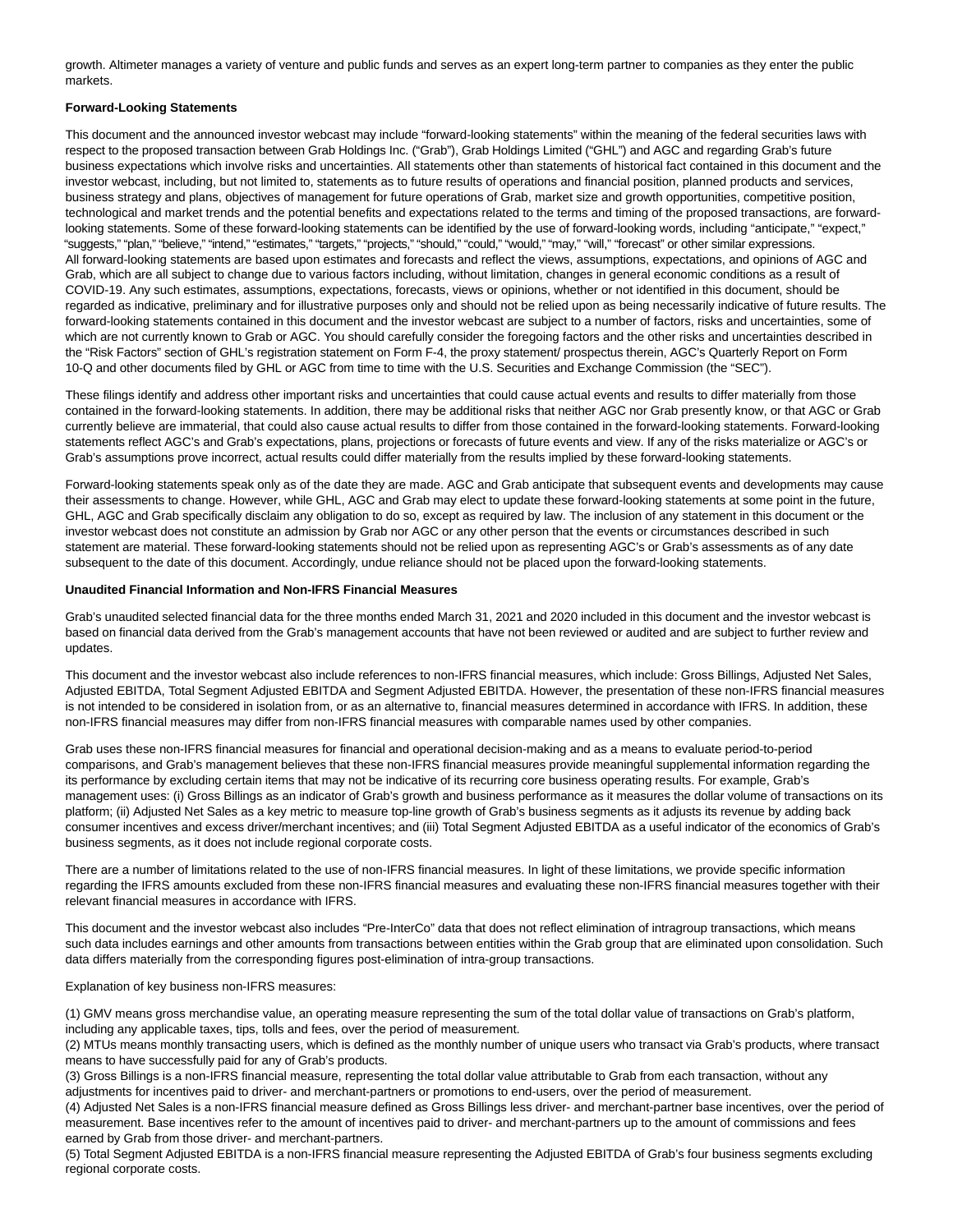(6) Adjusted EBITDA is a non-IFRS financial measure calculated as net loss adjusted to exclude: (i) interest income (expenses), (ii) other income (expenses), (iii) income tax expenses, (iv) depreciation and amortization, (v) stock-based compensation expenses, (vi) costs related to mergers and acquisitions, (vii) unrealized foreign exchange gain (loss), (viii) impairment losses on goodwill and non-financial assets, (ix) fair value changes on investments, (x) restructuring costs and (xi) legal, tax and regulatory settlement provisions.

# **Industry and Market Data**

This document also contains information, estimates and other statistical data derived from third party sources, including research, surveys or studies, some of which are preliminary drafts, conducted by third parties, information provided by customers and/or industry or general publications. Such information involves a number of assumptions and limitations, and you are cautioned not to give undue weight on such estimates. Grab and AGC have not independently verified such third-party information, and make no representation as to the accuracy of, such third-party information.

# **Important Information About the Proposed Transactions and Where to Find It**

This document and the investor webcast refer to a proposed transaction between Grab and AGC. Nothing in this document or the investor webcast will constitute an offer to sell or exchange, or the solicitation of an offer to sell, subscribe for, buy or exchange any securities or solicitation of any vote in any jurisdiction pursuant to the proposed transactions or otherwise, nor shall there be any sale of securities in any jurisdiction in which such offer, solicitation, sale or exchange would be unlawful prior to registration or qualification under the securities laws of any such jurisdiction. The proposed transactions will be submitted to shareholders of AGC for their consideration.

In connection with the business combination, GHL has filed a registration statement on Form F-4 (the "Registration Statement") with the SEC that includes a preliminary proxy statement of AGC to be distributed to AGC's shareholders in connection with AGC's solicitation for proxies for the vote by AGC's shareholders in connection with the proposed transactions and other matters as described in the Registration Statement, as well as the preliminary prospectus of GHL relating to the offer of the securities to be issued in connection with the completion of the proposed business combination. AGC and GHL also will file other documents regarding the proposed transaction with the SEC.

After the Registration Statement is declared effective, AGC will mail a definitive proxy statement and other relevant documents to its shareholders as of the record date established for voting on the proposed transactions. This document or the investor webcast is not a substitute for the Registration Statement, the definitive proxy statement/prospectus or any other document that AGC will send to its shareholders in connection with the business combination. AGC's shareholders and other interested persons are advised to read the preliminary proxy statement/prospectus and any amendments thereto and, once available, the definitive proxy statement/prospectus, in connection with AGC's solicitation of proxies for its extraordinary general meeting of shareholders to be held to approve, among other things, the proposed transactions, because these documents will contain important information about AGC, GHL, Grab and the proposed transactions. Shareholders and investors may also obtain a copy of the preliminary or definitive proxy statement, once available, as well as other documents filed with the SEC regarding the proposed transactions and other documents filed with the SEC by AGC, without charge, at the SEC's website located at **www.sec.gov** or by directing a written request to AGC's proxy solicitor, Okapi Partners LLC, by emailin[g info@okapipartners.com o](mailto:info@okapipartners.com)r mailing Okapi Partners LLC, 1212 Avenue of the Americas, 24<sup>th</sup> Floor, New York, NY 10036. The information contained on, or that may be accessed through, the websites referenced in this document and during the investor webcast is not incorporated by reference into, and is not a part of, this document.

INVESTMENT IN ANY SECURITIES DESCRIBED HEREIN HAS NOT BEEN APPROVED OR DISAPPROVED BY THE SEC OR ANY OTHER REGULATORY AUTHORITY NOR HAS ANY AUTHORITY PASSED UPON OR ENDORSED THE MERITS OF THE OFFERING OR THE ACCURACY OR ADEQUACY OF THE INFORMATION CONTAINED HEREIN. ANY REPRESENTATION TO THE CONTRARY IS A CRIMINAL OFFENSE.

# **Participants in the Solicitation**

AGC, GHL and Grab and certain of their respective directors, executive officers and other members of management and employees may, under SEC rules, be deemed to be participants in the solicitations of proxies from AGC's shareholders in connection with the proposed transactions. Information regarding the persons who may, under SEC rules, be deemed participants in the solicitation of AGC's shareholders in connection with the proposed transactions and a description of their direct and indirect interests in such transactions is set forth in the proxy statement/prospectus contained in the Registration Statement. You can find more information about AGC's directors and executive officers in AGC's final prospectus filed with the SEC on September 30, 2020. Additional information regarding the participants in the proxy solicitation and a description of their direct and indirect interests is included in the proxy statement/prospectus contained in the Registration Statement. Shareholders, potential investors and other interested persons should read the proxy statement/prospectus contained in the Registration Statement carefully before making any voting or investment decisions. You may obtain free copies of these documents from the sources indicated above.

# **No Offer or Solicitation**

This document is for informational purposes only and shall not constitute an offer to sell or the solicitation of an offer to sell, subscribe for or buy any securities or solicitation of any vote in any jurisdiction pursuant to the proposed transactions or otherwise, nor shall there be any sale of securities in any jurisdiction in which the offer, solicitation or sale would be unlawful prior to the registration or qualification under the securities laws of any such jurisdiction. No offer of securities shall be made except by means of a prospectus meeting the requirements of Section 10 of the Securities Act of 1933, as amended.

<sup>1</sup>Refers to Singapore, Indonesia, Philippines, Thailand, Vietnam and Malaysia

<sup>2</sup>Consists of apps included in Lifestyle, Food and Drink and Travel, Navigation Travel & Local, Maps & Navigation categories across iOS and Google Play

# 3Not Measured

4Total Payments Volume (TPV) is defined as the value of payments, net of payment reversals, successfully completed through the Grab platform for the financial services segment. Pre-InterCo means this segment data includes earnings and other amounts from transactions between entities within the Grab group that are eliminated upon consolidation.

5Excess incentives occur when payments made to driver-/merchant-partners exceed Grab's revenue received from such driver-/merchant-partners